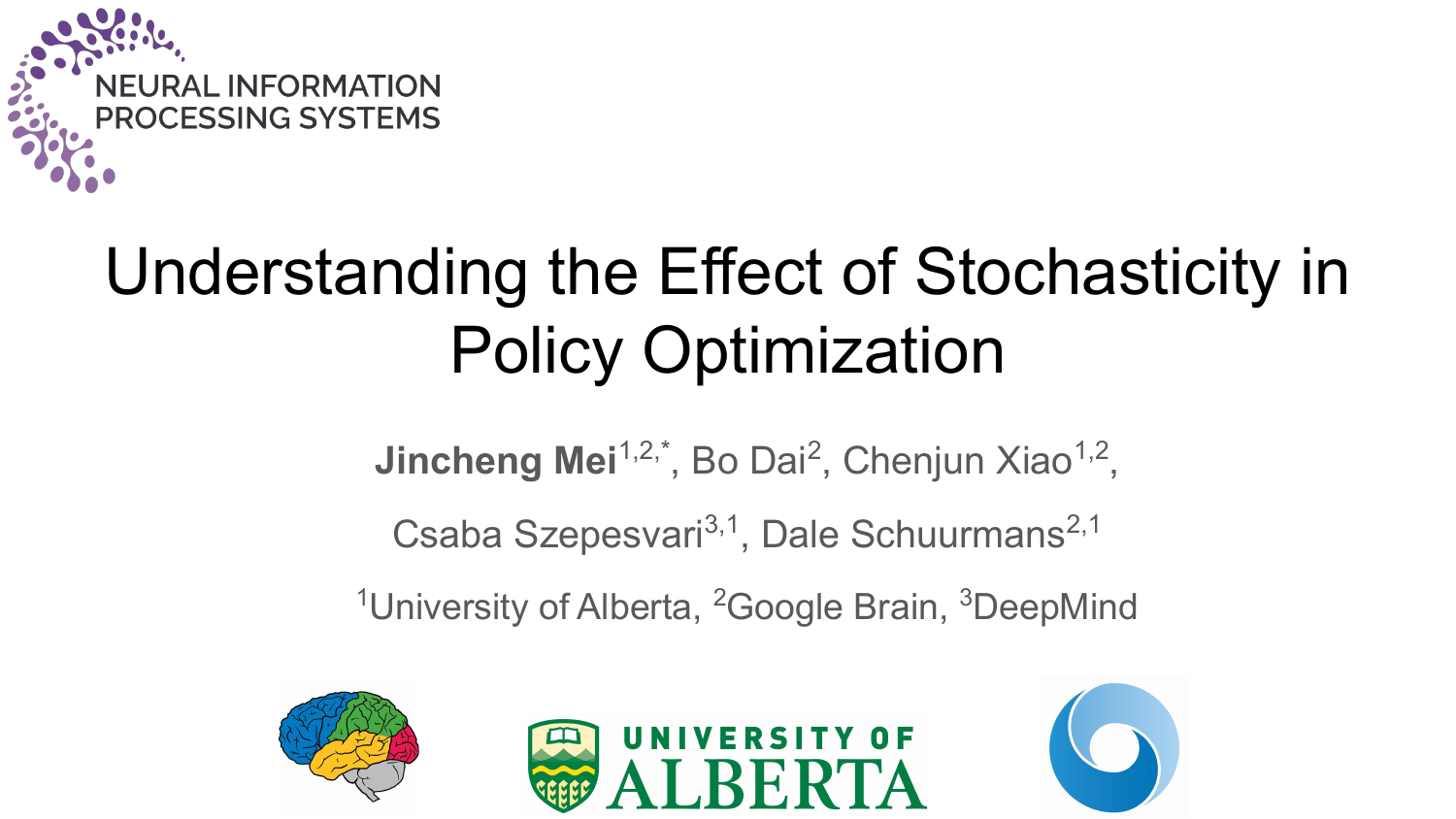# Main contributions

#### **Preferability of policy optimization algorithms**:

Faster methods in true gradient settings are dominated by slower counterparts

Softmax policy gradient (PG), natural PG (NPG), geometry-aware normalized PG (GNPG)

#### **Committal rate:**

Necessary condition for almost sure convergence to globally optimal policy **Geometry-convergence trade-off:**

Cannot achieve almost sure global convergence with faster than O(1/t) rates

**Explaining initialization sensitivity and ensemble methods**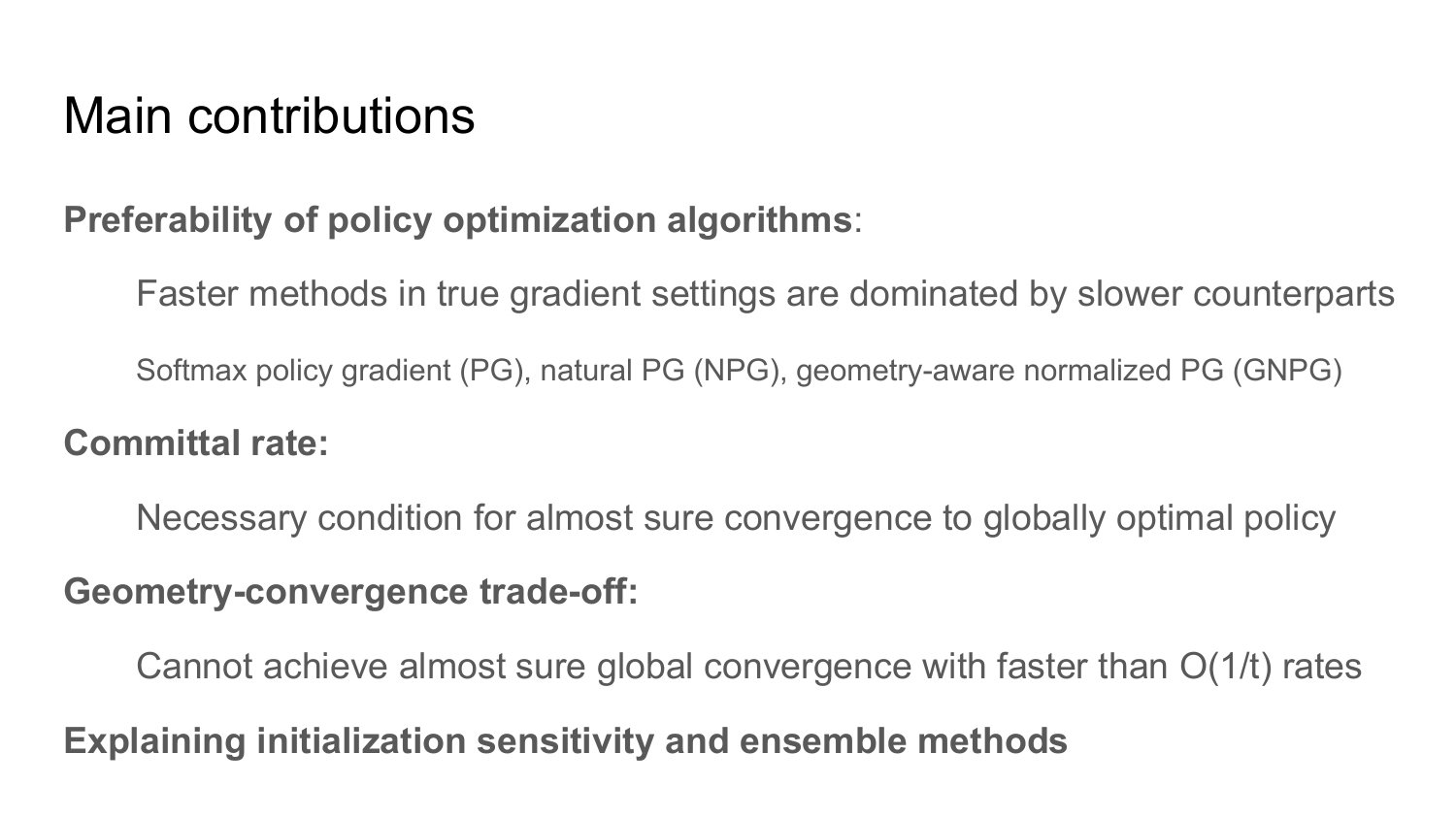### Preferability of policy optimization algorithms

One-state Markov Decision Processes (MDPs), deterministic reward

$$
\max_{\theta:[K]\to\mathbb{R}} \mathbb{E}_{a\sim\pi_{\theta}(\cdot)}[r(a)]
$$

Softmax parameterization

$$
\pi_{\theta}(a) = \frac{\exp\{\theta(a)\}}{\sum_{a' \in [K]} \exp\{\theta(a')\}}
$$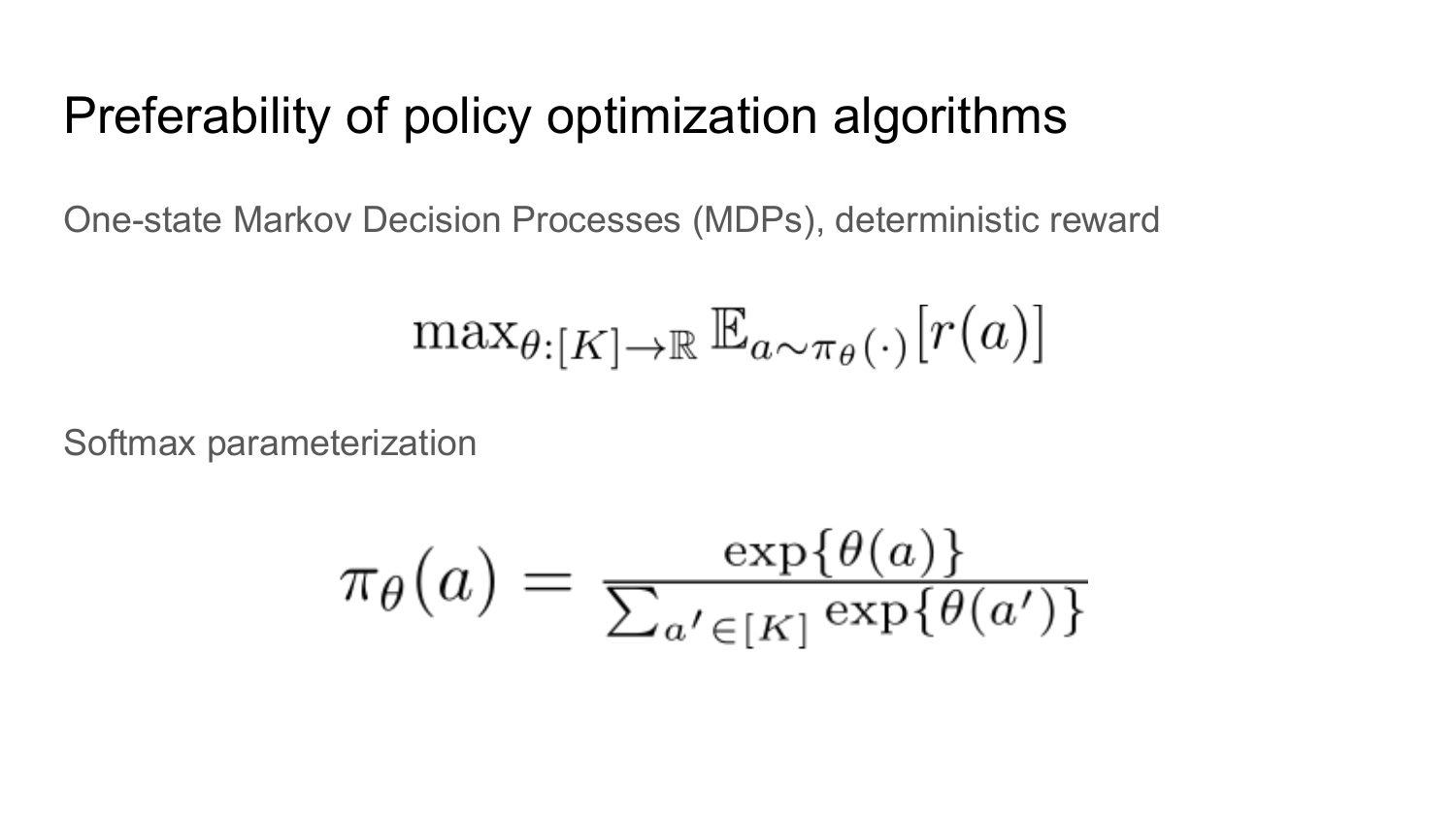#### Algorithms: true gradient settings

Softmax policy gradient (PG):

$$
\theta_{t+1} \leftarrow \theta_t + \eta \cdot \frac{d \pi_{\theta_t}^\top r}{d \theta_t}
$$

Natural PG (NPG): 
$$
\theta_{t+1} \leftarrow \theta_t + \eta \cdot r
$$

Geometry-aware normalized PG (GNPG):  $\theta_{t+1} \leftarrow \theta_t + \eta \cdot \frac{d\pi_{\theta_t}^{\top} r}{d\theta_t} / \left\| \frac{d\pi_{\theta_t}^{\top} r}{d\theta_t} \right\|_2$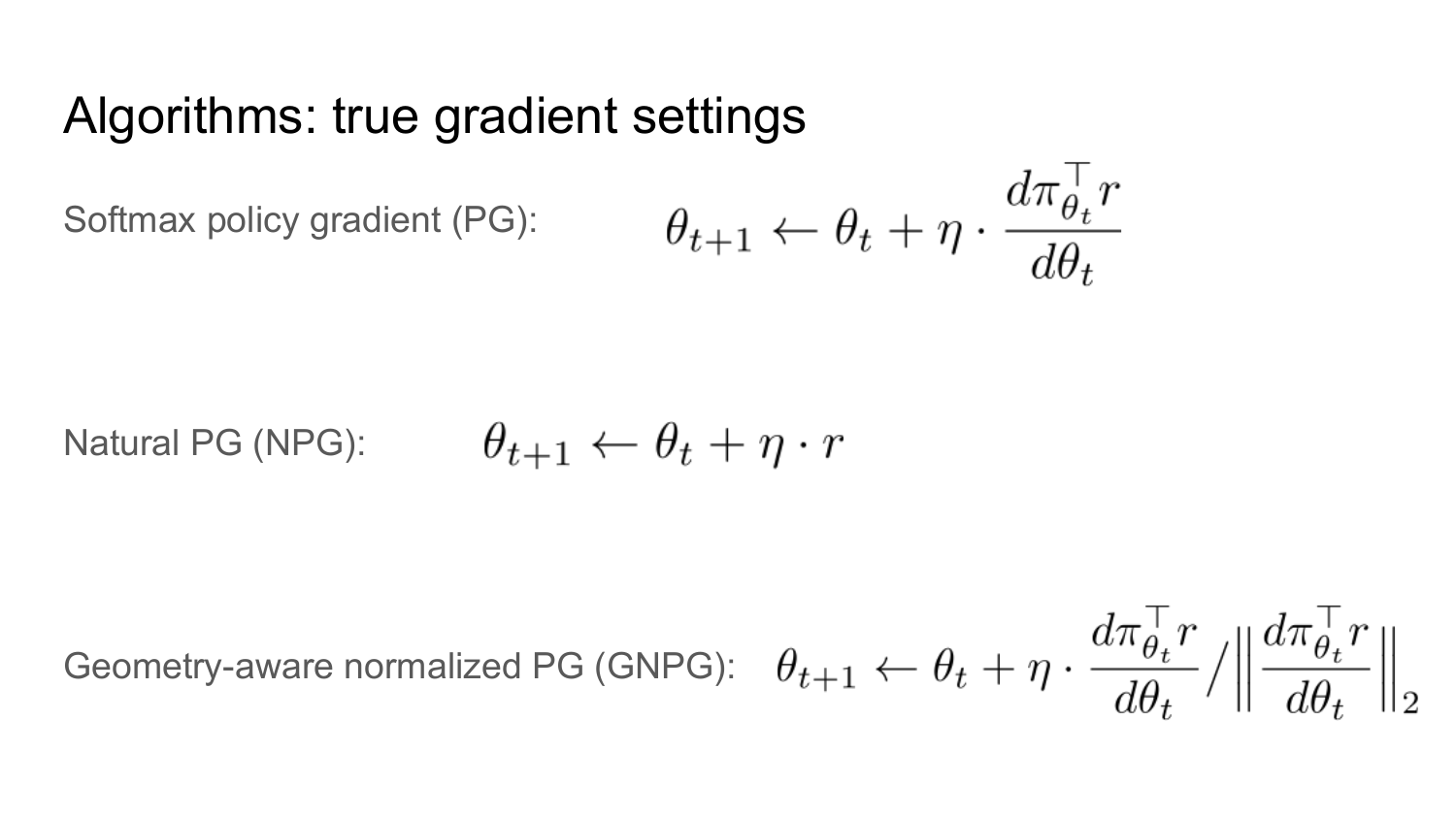# Results: true gradient settings

|               | Softmax PG                 | <b>NPG</b>                                  | <b>GNPG</b>                                   |
|---------------|----------------------------|---------------------------------------------|-----------------------------------------------|
| True gradient | converges $\Theta(1/t)$ // | converges $O(e^{-c \cdot \tau})$   U<br>JJJ | $\cdots$ converges $O(e^{-c \cdot t})$<br>JJJ |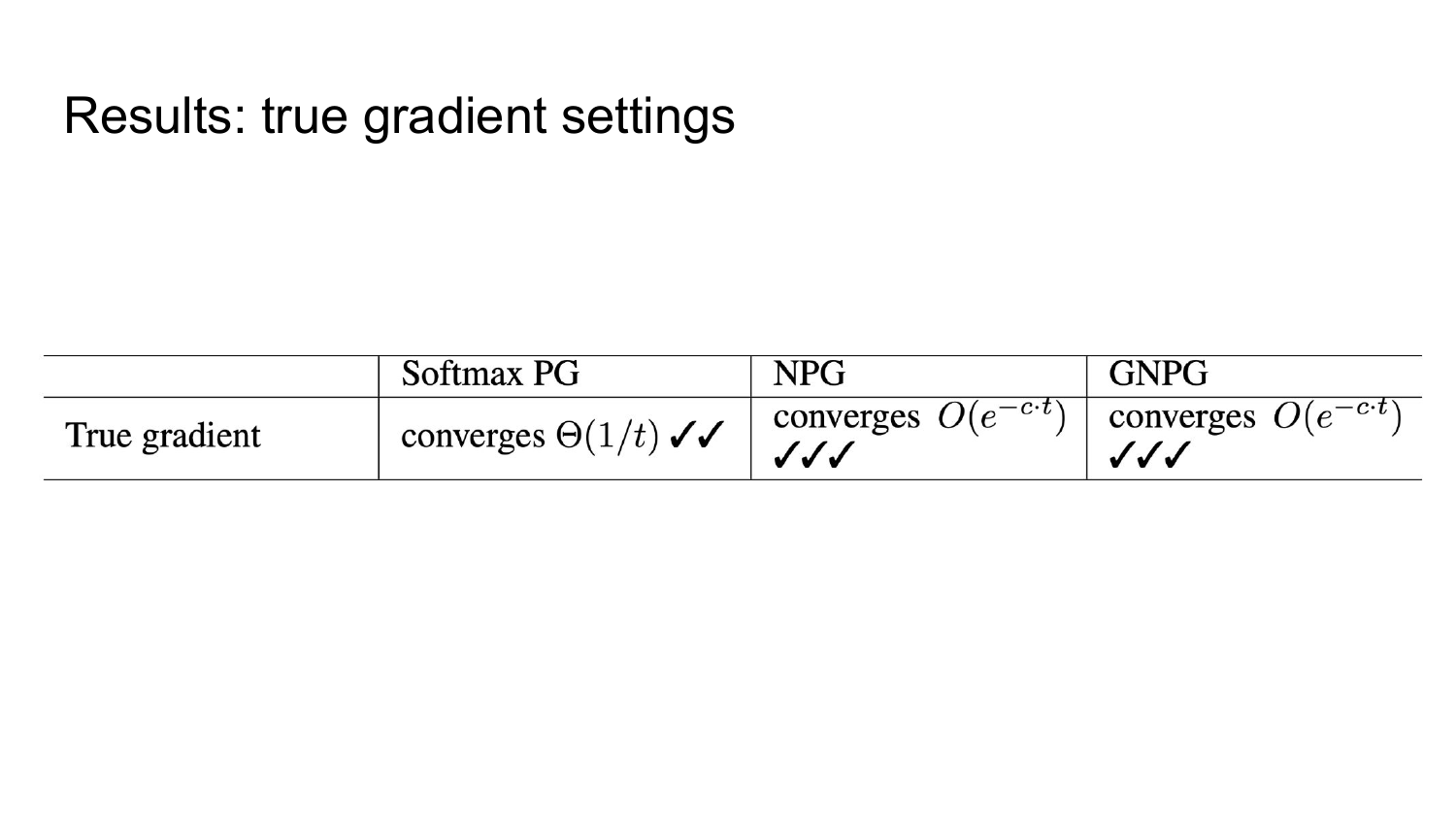### Algorithms: on-policy stochastic gradient settings

On-policy importance sampling estimator:

**Definition 1** (On-policy IS). At iteration t, sample one action  $a_t \sim \pi_{\theta_t}$ . The IS reward estimator  $\hat{r}_t$ is constructed as  $\hat{r}_t(a) = \frac{\mathbb{I}\{a_t = a\}}{\pi_{\theta_t}(a)} \cdot r(a)$  for all  $a \in [K]$ .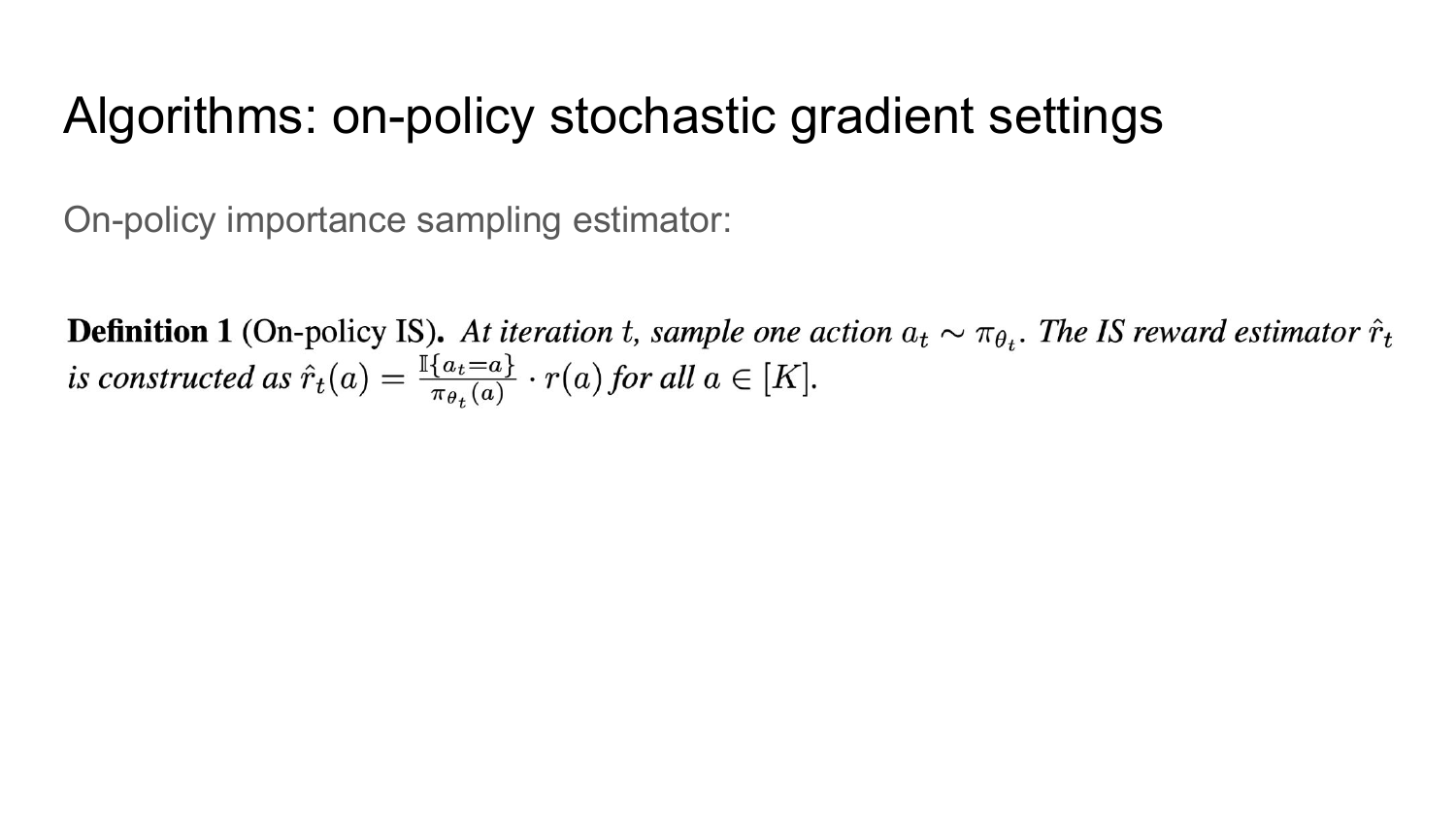#### Algorithms: on-policy stochastic gradient settings

On-policy importance sampling estimator:

**Definition 1** (On-policy IS). At iteration t, sample one action  $a_t \sim \pi_{\theta_t}$ . The IS reward estimator  $\hat{r}_t$ is constructed as  $\hat{r}_t(a) = \frac{\mathbb{I}\{a_t = a\}}{\pi_{\theta} \cdot (a)} \cdot r(a)$  for all  $a \in [K]$ .

Softmax policy gradient (PG): Natural PG (NPG): Geometry-aware normalized PG (GNPG):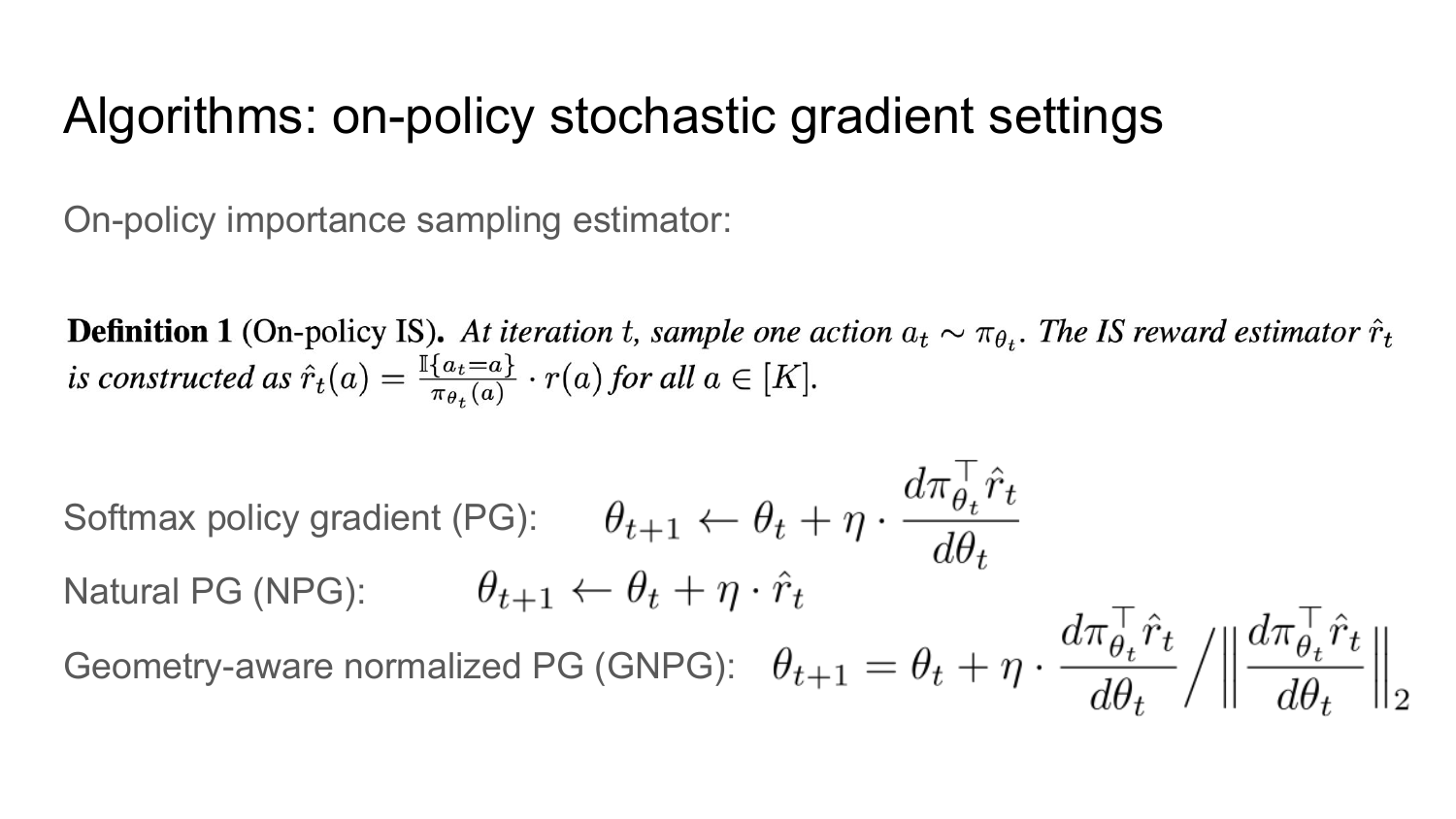### Results: reversed in two settings

|                      | Softmax PG                      | <b>NPG</b>                           | <b>GNPG</b>                          |
|----------------------|---------------------------------|--------------------------------------|--------------------------------------|
| True gradient        | converges $\Theta(1/t)$ //      | converges $O(e^{-c \cdot t})$<br>JJJ | converges $O(e^{-c \cdot t})$<br>JJJ |
| Stochastic on-policy | converges in prob. $\checkmark$ | fails w.p. $> 0 X$                   | fails w.p. $> 0 \times$              |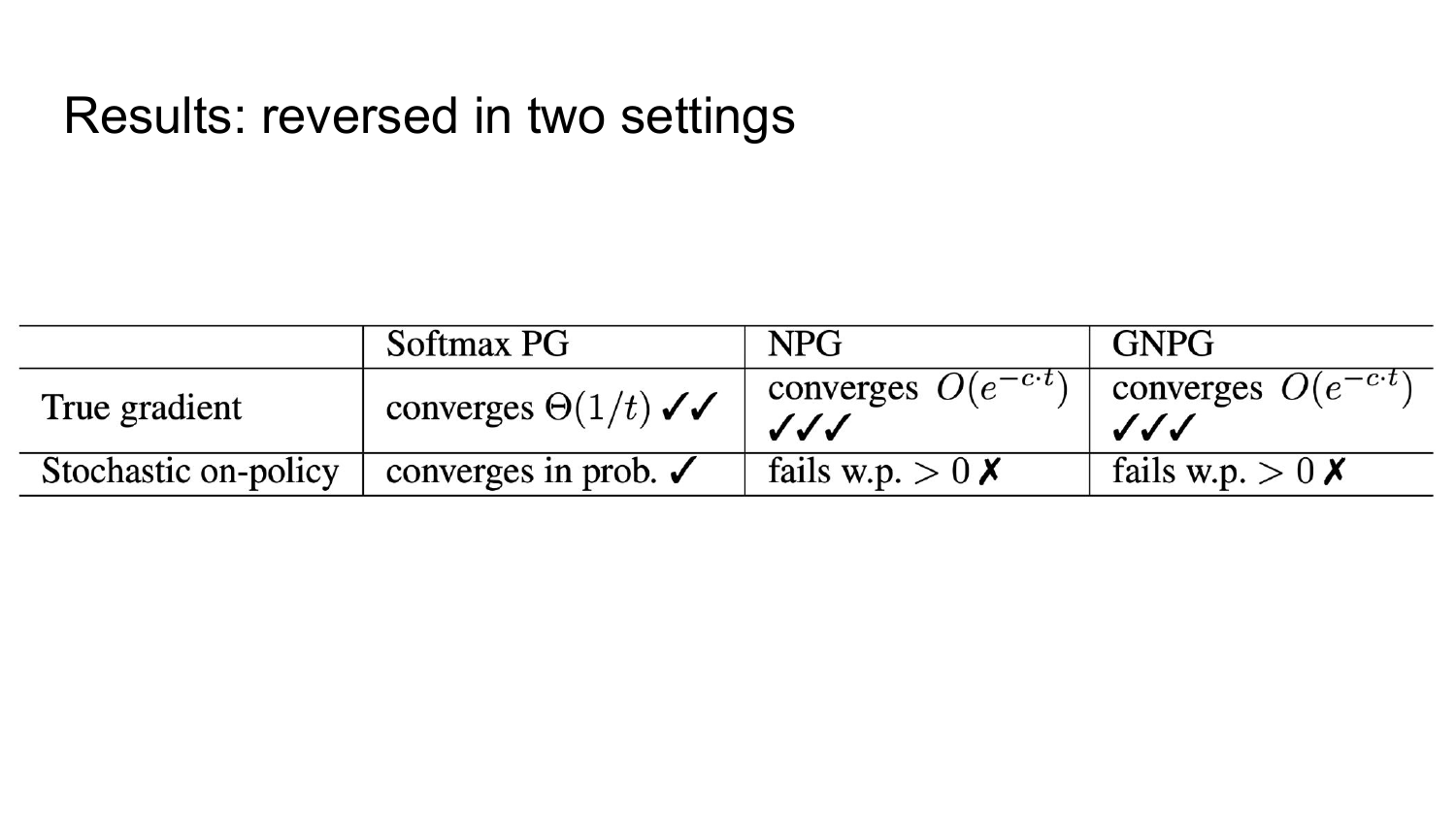#### Results: reversed in two settings

|                      | Softmax PG                      | <b>NPG</b>                           | <b>GNPG</b>                          |
|----------------------|---------------------------------|--------------------------------------|--------------------------------------|
| True gradient        | converges $\Theta(1/t)$ //      | converges $O(e^{-c \cdot t})$<br>JJJ | converges $O(e^{-c \cdot t})$<br>JJJ |
| Stochastic on-policy | converges in prob. $\checkmark$ | fails w.p. $> 0 \times$              | fails w.p. $> 0 \times$              |

**Same reason:**

**faster rate with true gradients failure with on-policy stochastic gradients**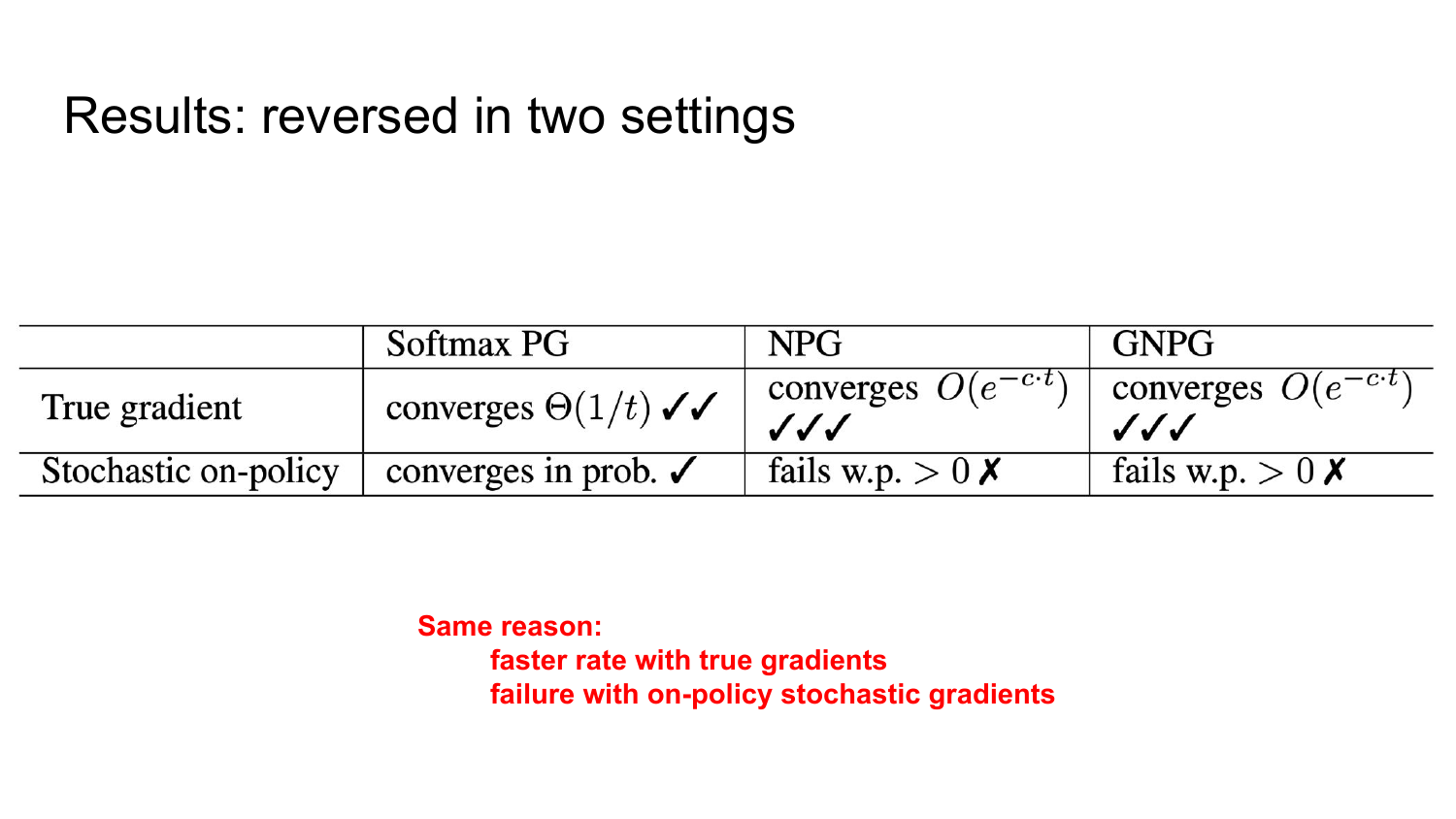# Difficulty: coupling in on-policy setting

Coupled circle between "sampling" and "updating"

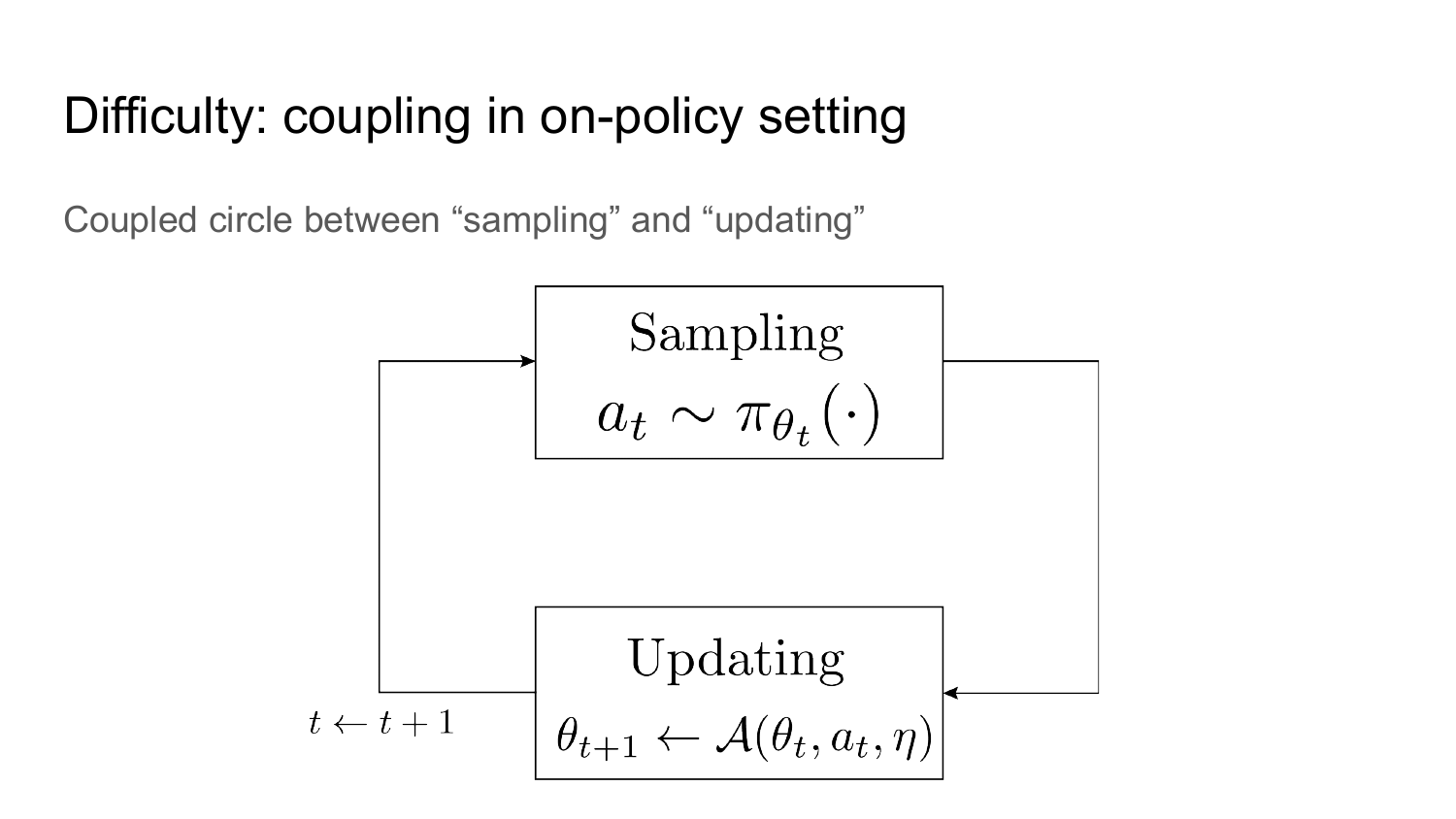#### Change stochastic behaviours to deterministic behaviours

Decouple the circle between "sampling" and "updating"

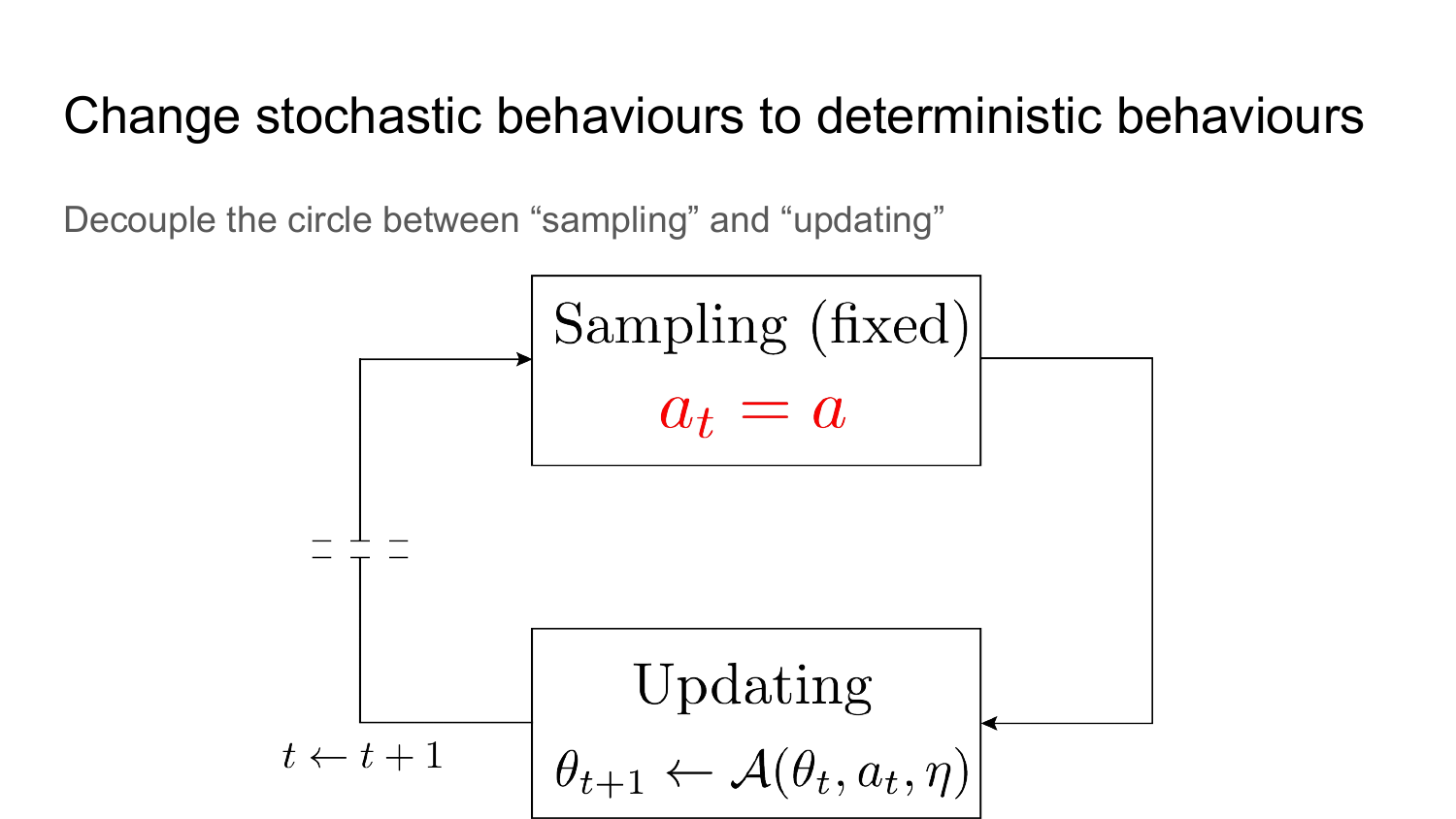#### Committal rate: larger -- more aggressive

Fix sampling one action forever, measure **the aggressiveness of an update**

$$
\kappa(\mathcal{A},a)=\sup\left\{\alpha\geq 0: \limsup_{t\to\infty}t^\alpha\cdot [1-\pi_{\theta_t}(a)]<\infty\right\}
$$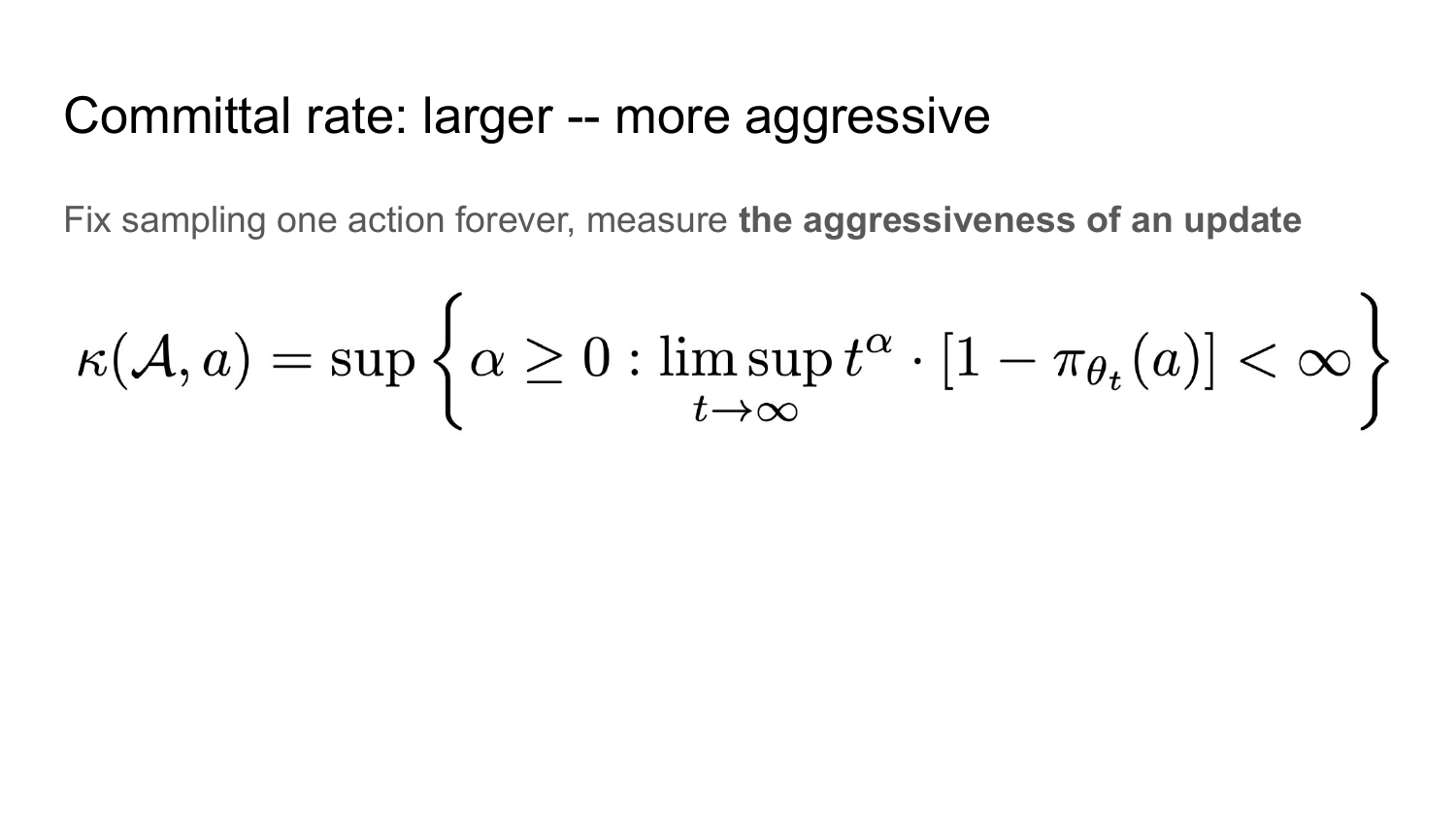#### Committal rate: larger -- more aggressive

Fix sampling one action forever, measure **the aggressiveness of an update**

$$
\kappa(\mathcal{A},a)=\sup\left\{\alpha\geq 0: \limsup_{t\to\infty}t^\alpha\cdot [1-\pi_{\theta_t}(a)]<\infty\right\}
$$

Examples:

$$
\pi_{\theta_t}(a) = 1 - 1/(t \cdot \log(t)) \qquad \kappa(\mathcal{A}, a) = 1
$$
  

$$
\pi_{\theta_t}(a) = 1 - 1/e^t \qquad \kappa(\mathcal{A}, a) = \infty
$$
  

$$
1 - \pi_{\theta_t}(a) \in \Omega(1) \qquad \kappa(\mathcal{A}, a) = 0
$$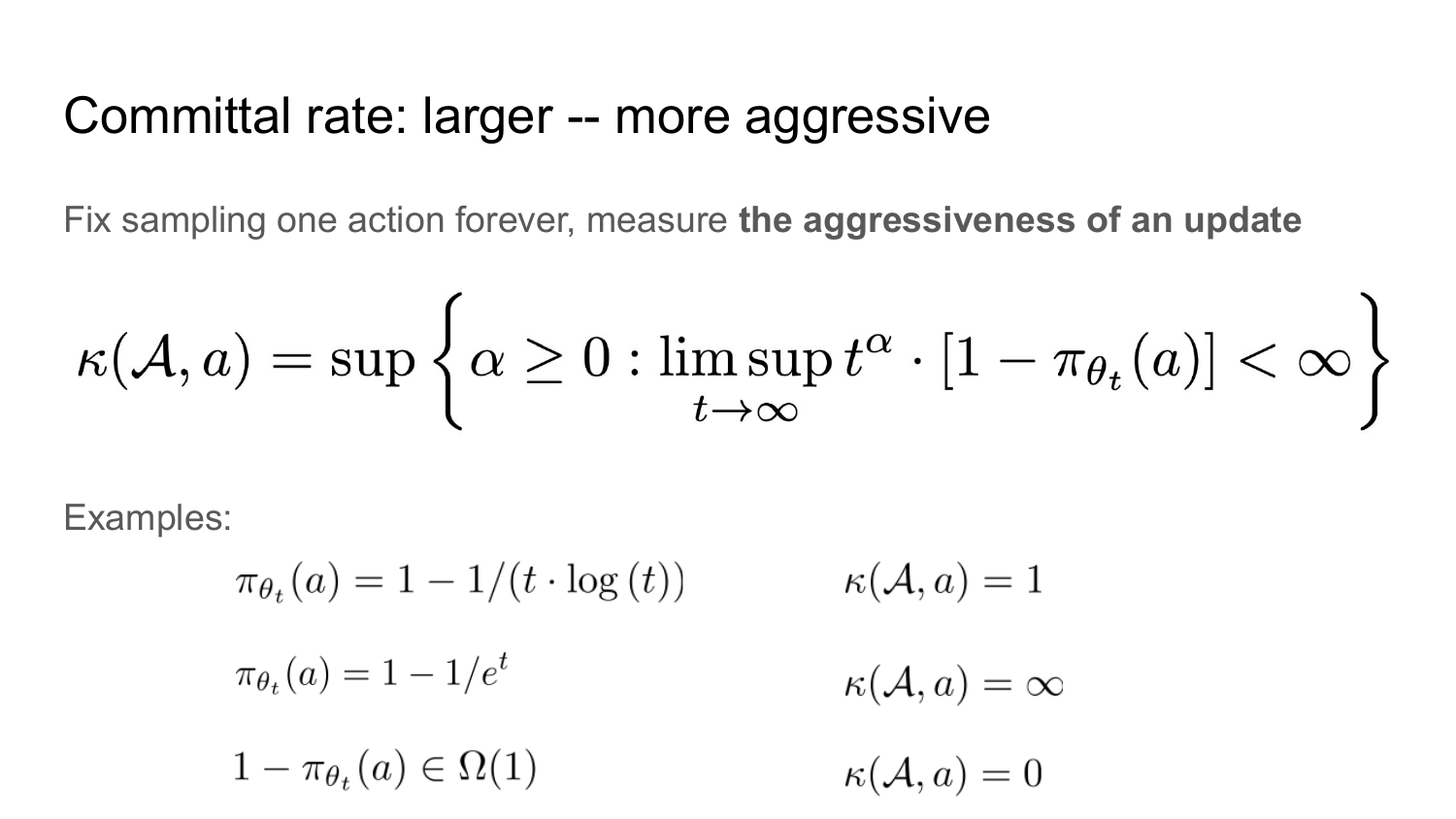### Necessary condition for almost sure convergence

The following is a necessary condition for almost sure convergence to optimal policy, for any on-policy policy optimization algorithm:

$$
\max_{a:r(a)< r(a^*),\pi_{\theta_1}(a)>0} \kappa(\mathcal{A},a) \le 1
$$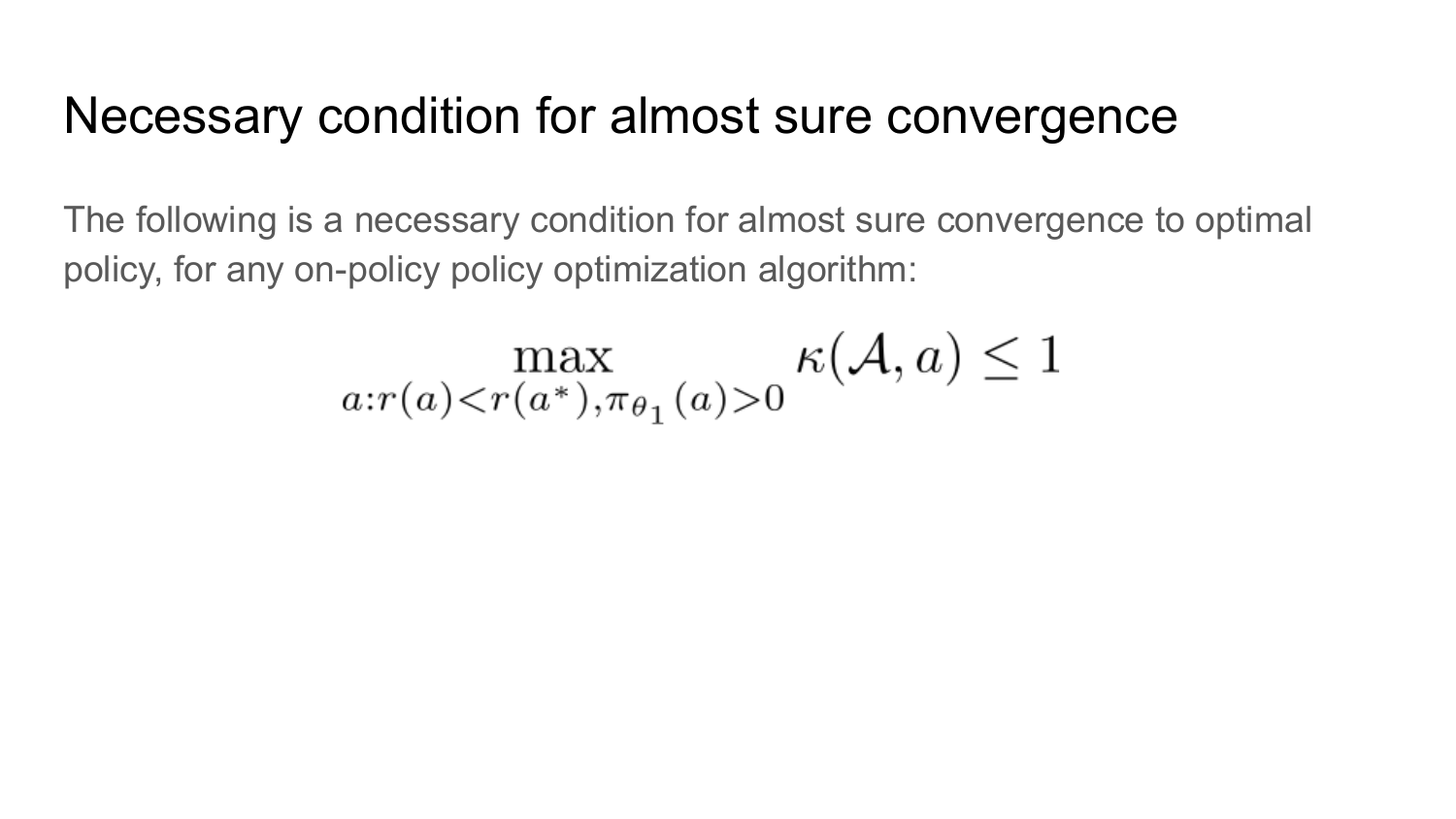#### Necessary condition for almost sure convergence

The following is a necessary condition for almost sure convergence to optimal policy, for any on-policy policy optimization algorithm:

$$
\max_{a:r(a)< r(a^*),\pi_{\theta_1}(a)>0} \kappa(\mathcal{A},a) \le 1
$$

**Reason:** If  $\kappa(\mathcal{A}, a) > 1$ , then  $\Pr(a_t = a \text{ for all } t \geq 1 | a_t \sim \pi_{\theta_t}(\cdot)) > 0$ 

**Aggressive updates could fail by sampling one action forever. lack of exploration "vicious circle" between sampling and updating**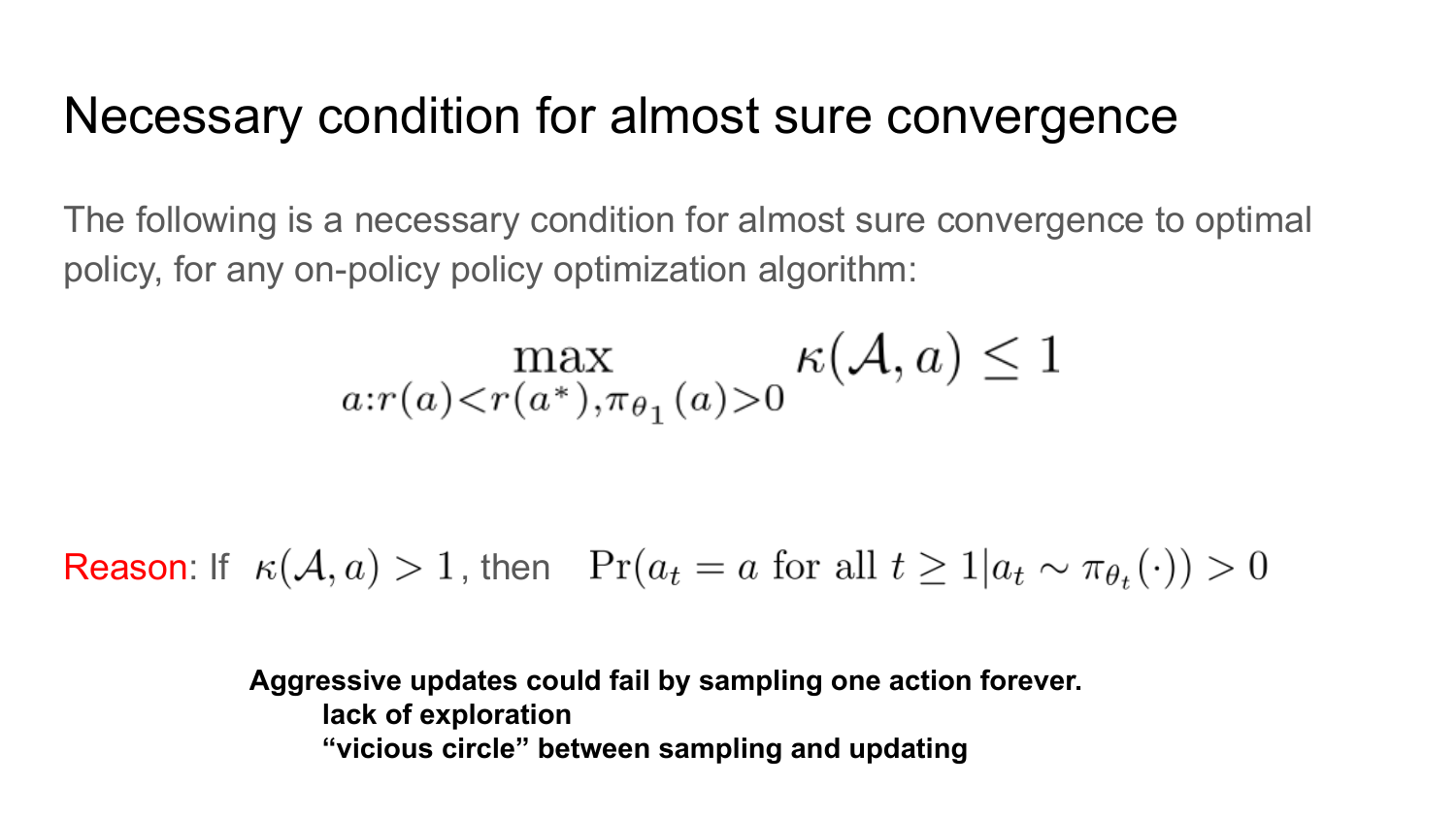#### Necessary condition for almost sure convergence

The following is a necessary condition for almost sure convergence to optimal policy, for any on-policy policy optimization algorithm:

$$
\max_{a:r(a)< r(a^*),\pi_{\theta_1}(a)>0} \kappa(\mathcal{A},a) \le 1
$$

**Reason:** If  $\kappa(\mathcal{A}, a) > 1$ , then  $\Pr(a_t = a \text{ for all } t \geq 1 | a_t \sim \pi_{\theta_t}(\cdot)) > 0$ 

$$
\prod_{t=1}^{\infty} \pi_{\theta_t}(a) > 0
$$
 if and only if 
$$
\sum_{t=1}^{\infty} (1 - \pi_{\theta_t}(a)) < \infty
$$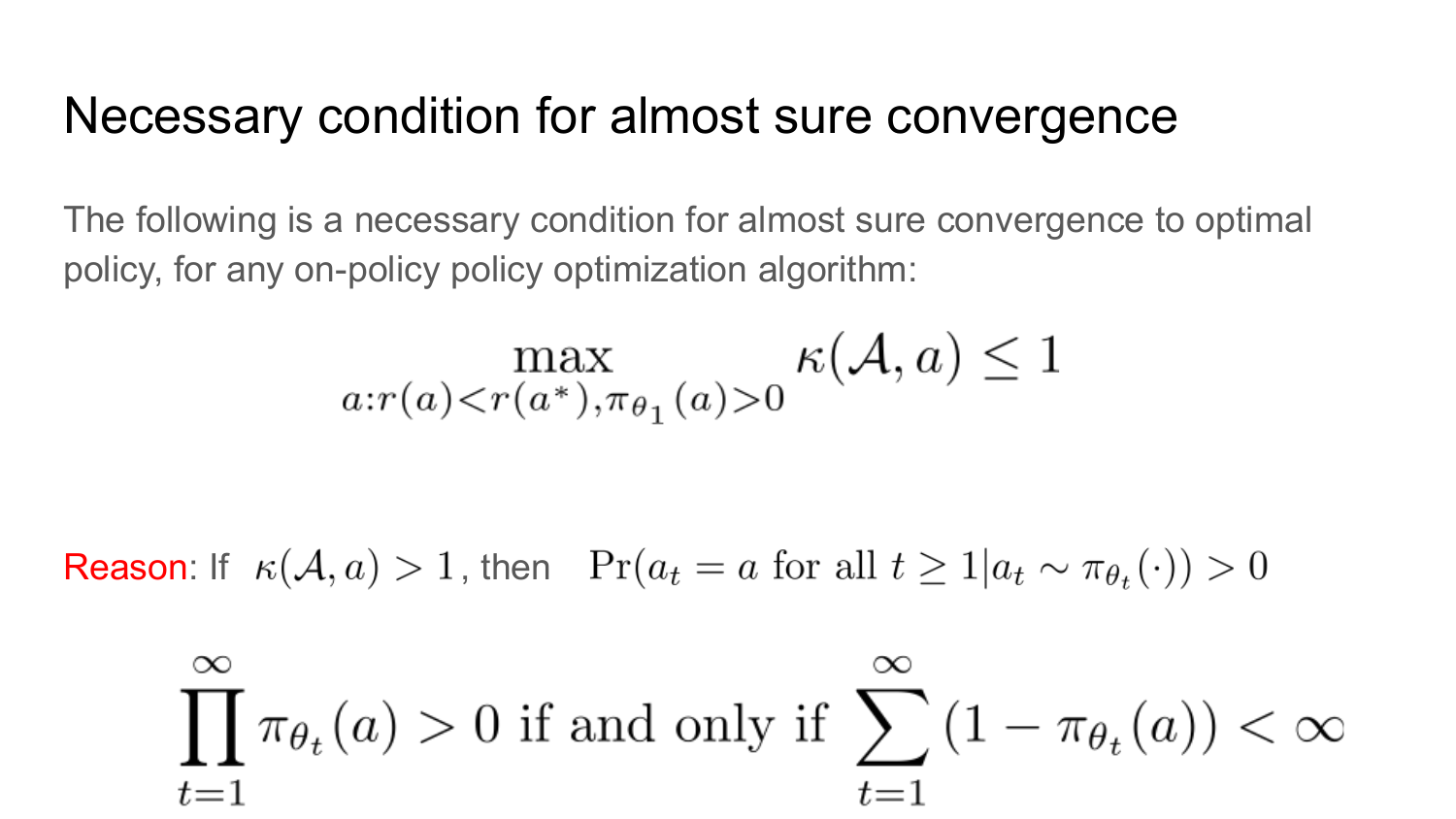### One side: high committal rate  $\rightarrow$  instability

The following is a necessary condition for almost sure convergence to optimal policy, for any on-policy policy optimization algorithm:

$$
\max_{a:r(a)< r(a^*),\pi_{\theta_1}(a)>0} \kappa(\mathcal{A},a) \le 1
$$

Verification:

$$
\kappa(\text{NPG}, a) = \infty
$$

$$
\kappa(\mathrm{GNPG},a)=\infty
$$

 $\kappa(PG, a) = 1$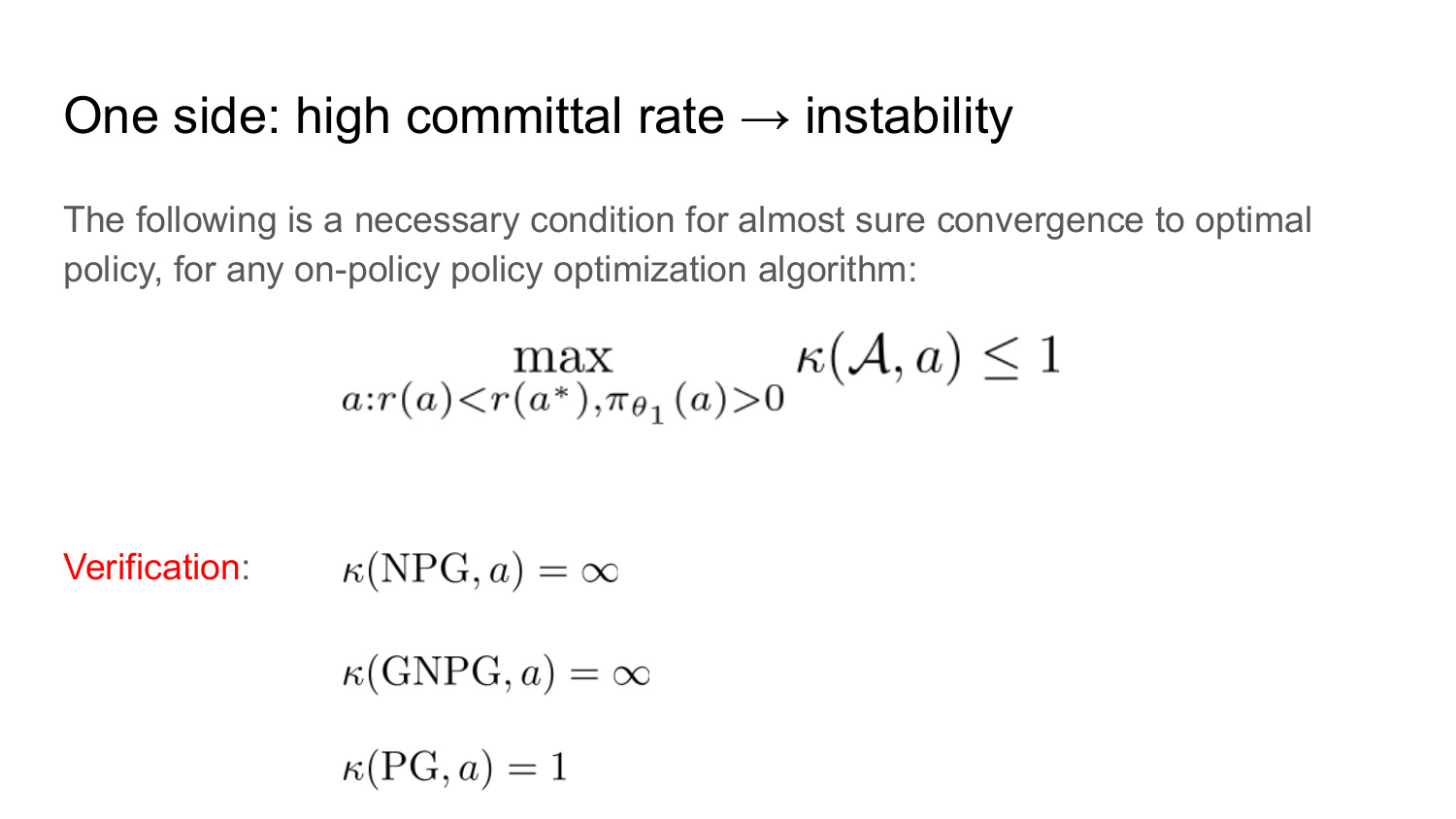#### Another side: fast rate  $\rightarrow$  high committal rate

If  $O(1/t^{\alpha})$  with positive probability, then  $\kappa(\mathcal{A}, a^*) \geq \alpha$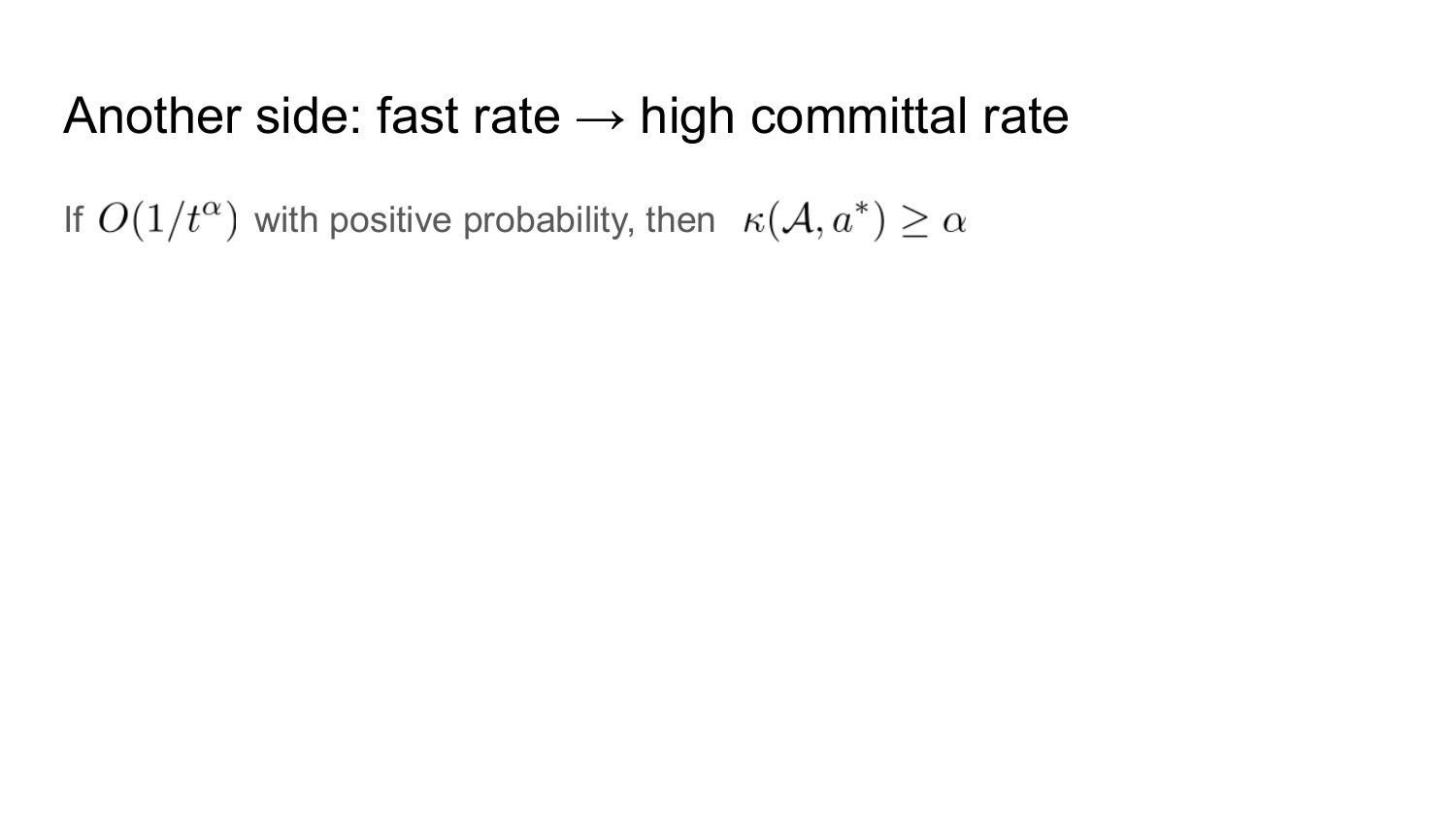#### Another side: fast rate  $\rightarrow$  high committal rate

If  $O(1/t^{\alpha})$  with positive probability, then  $\kappa(\mathcal{A}, a^*) \geq \alpha$ 

$$
\text{Reason:} \quad (\pi^* - \pi_{\theta_t})^\top r \ge (1 - \pi_{\theta_t}(a^*)) \cdot \Delta
$$

**A tension between aggressiveness and stability.**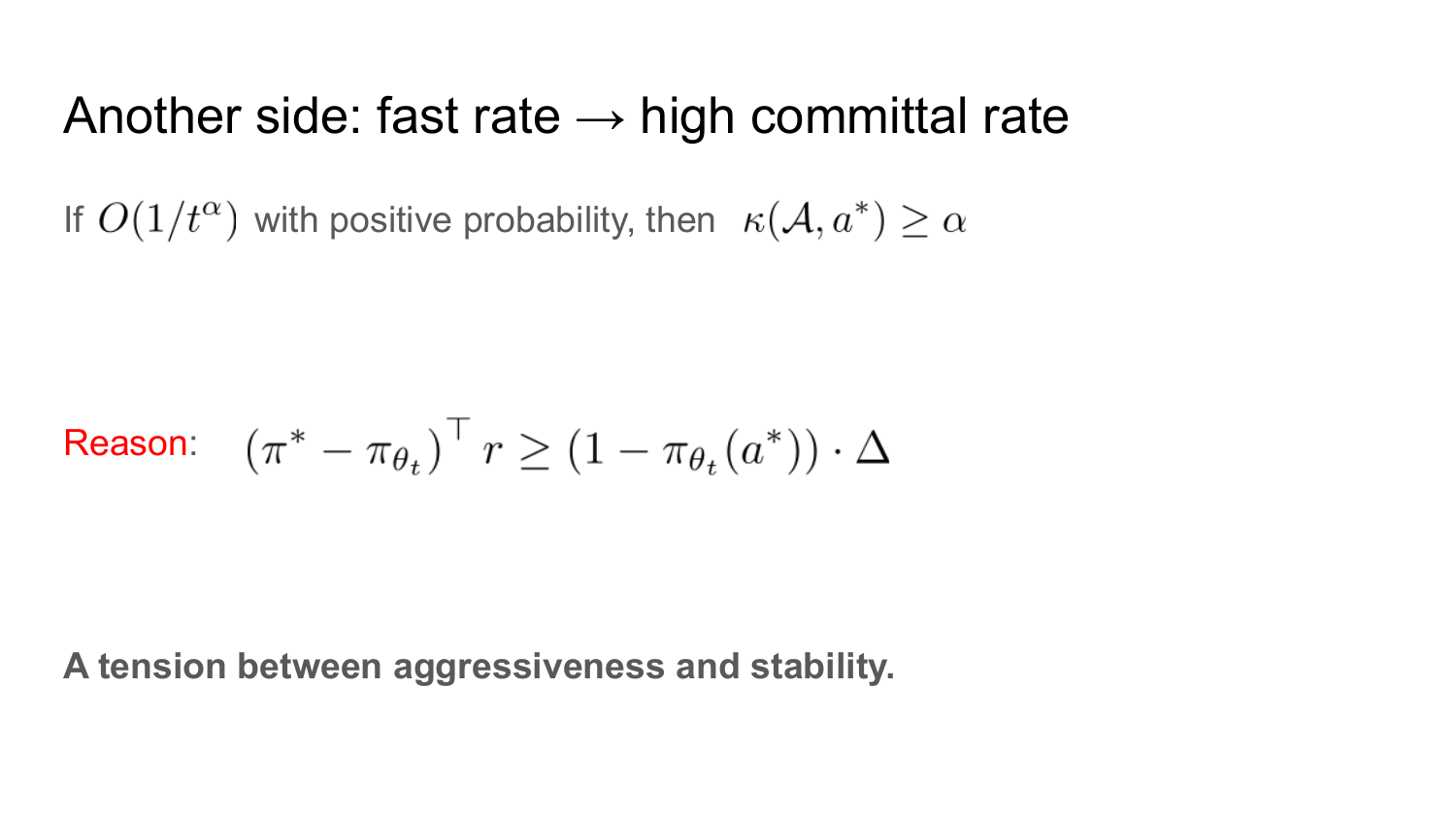If  $\kappa(\mathcal{A}, a^*) = \kappa(\mathcal{A}, a)$  for at least one sub-optimal action a, then the algorithm can achieve **at most one** of the following two properties:

(1) converges to a globally optimal policy almost surely

(2) converges to a deterministic policy at a rate faster than  $O(1/t)$  w.p.  $> 0$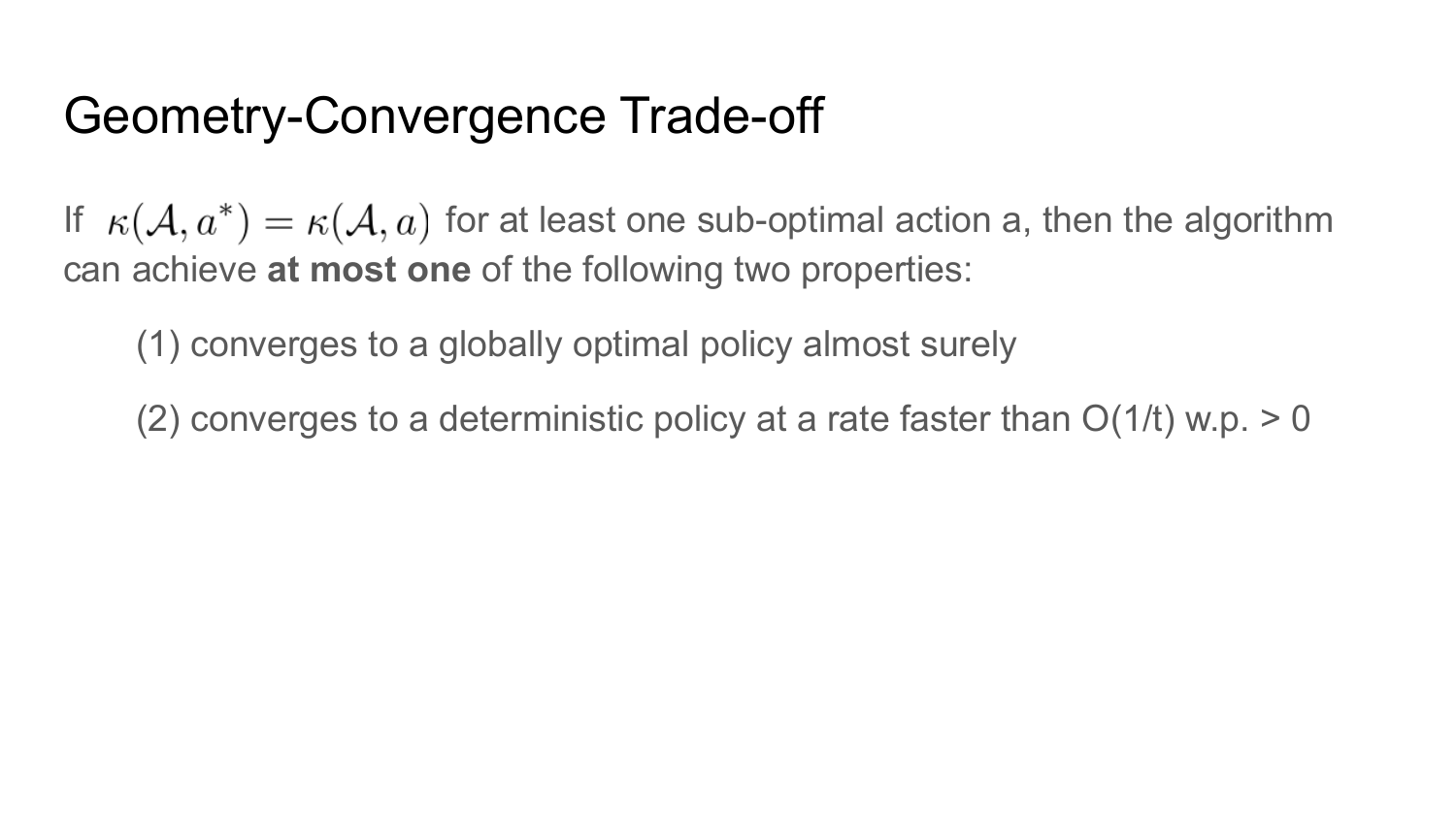If  $\kappa(\mathcal{A}, a^*) = \kappa(\mathcal{A}, a)$  for at least one sub-optimal action a, then the algorithm can achieve **at most one** of the following two properties:

(1) converges to a globally optimal policy almost surely

(2) converges to a deterministic policy at a rate faster than  $O(1/t)$  w.p.  $> 0$ 

Can achieve none of them:  $\theta_{t+1} \leftarrow \theta_t$  ("staying")

Difference with Omega(log T) bandit lower bounds: holds for deterministic reward settings.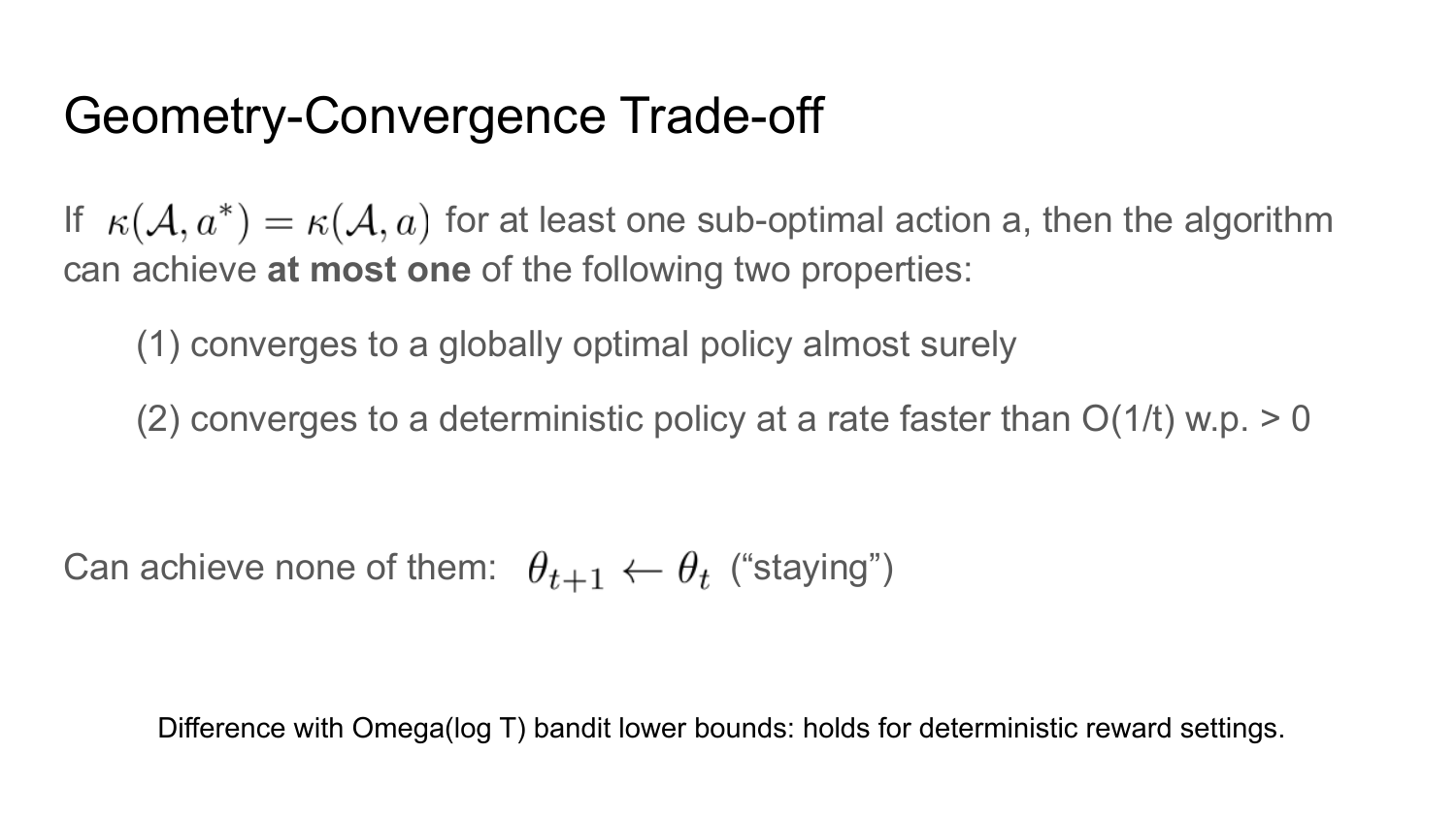"If  $\kappa(\mathcal{A}, a^*) = \kappa(\mathcal{A}, a)$  for at least one sub-optimal action a" is **necessary**, **otherwise the trade-off could be bypassed.**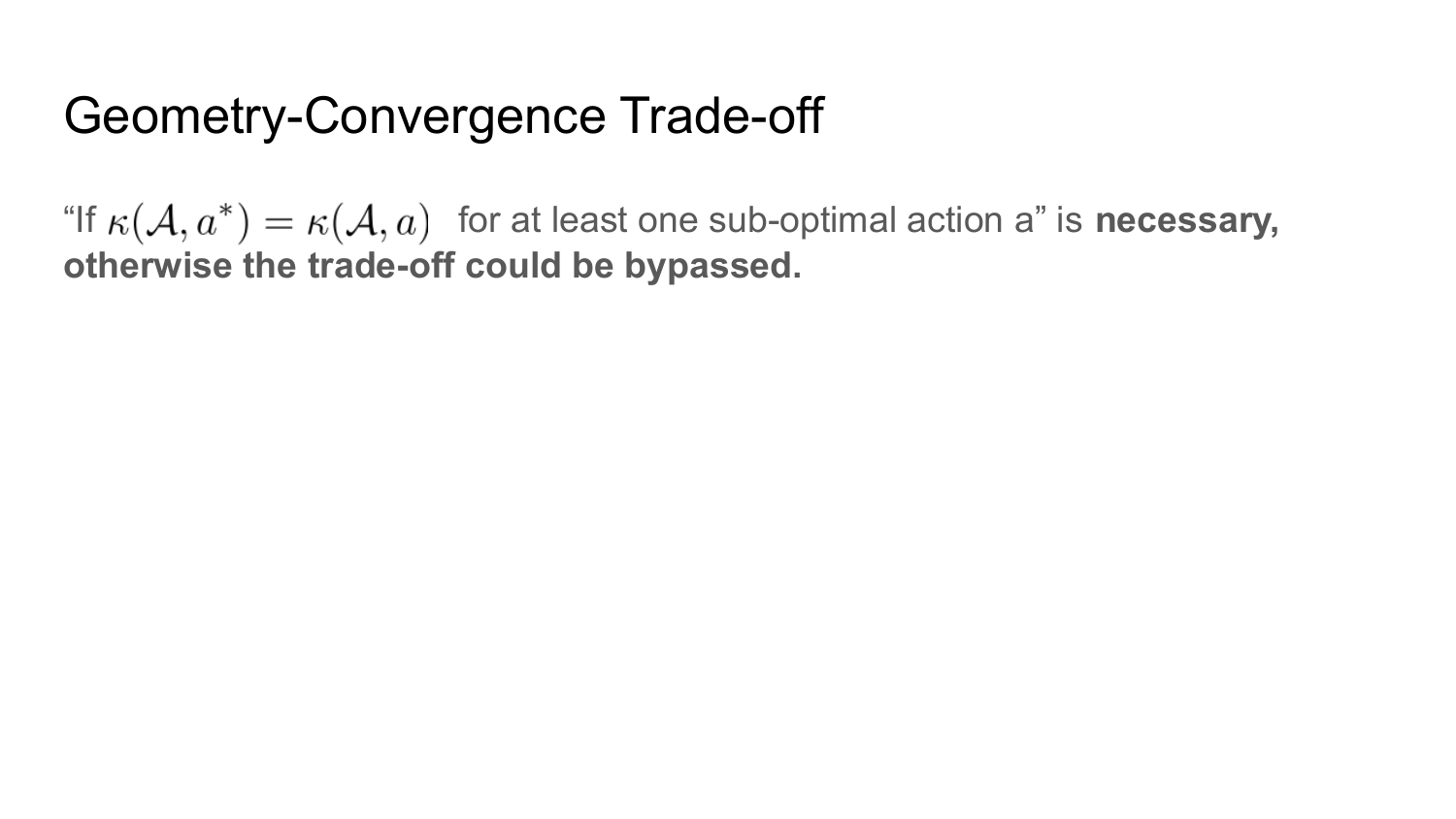"If  $\kappa(\mathcal{A}, a^*) = \kappa(\mathcal{A}, a)$  for at least one sub-optimal action a" is **necessary**, **otherwise the trade-off could be bypassed.**

 $r(a_1) = 1, r(a_2) = -1$ If it is broken ("oracle baseline"):

$$
\kappa(NPG, a_1) = \infty, \quad \kappa(NPG, a_2) = 0
$$

Then NPG **achieves both** almost sure global convergence and a  $O(e^{-c \cdot t})$  rate.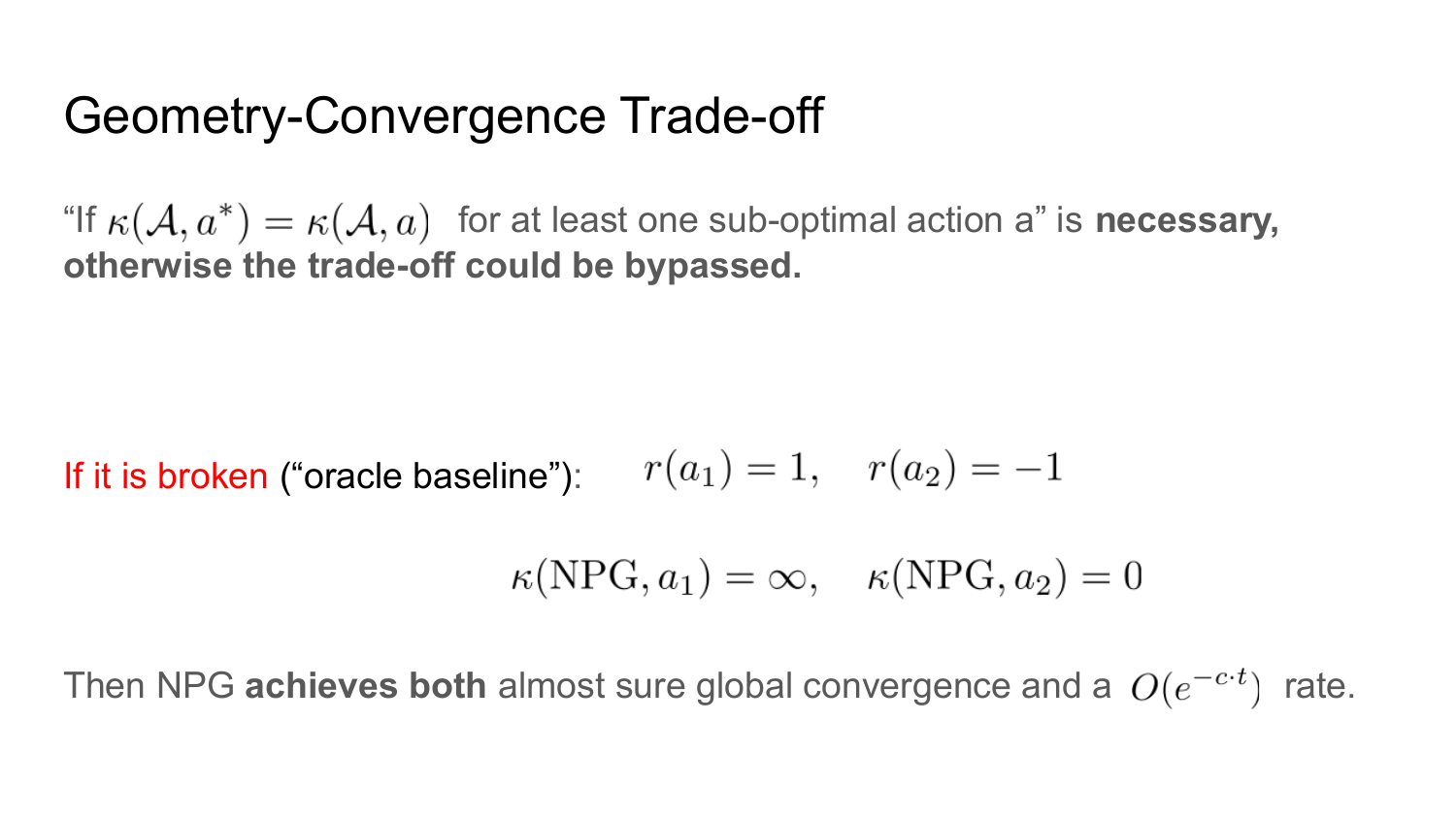# Explaining practical observations

#### **Same method, different random seeds, very different performances**

Practical methods like PPO are aggressive NPG based

On-policy NPG in its nature will converge to different places w.p. > 0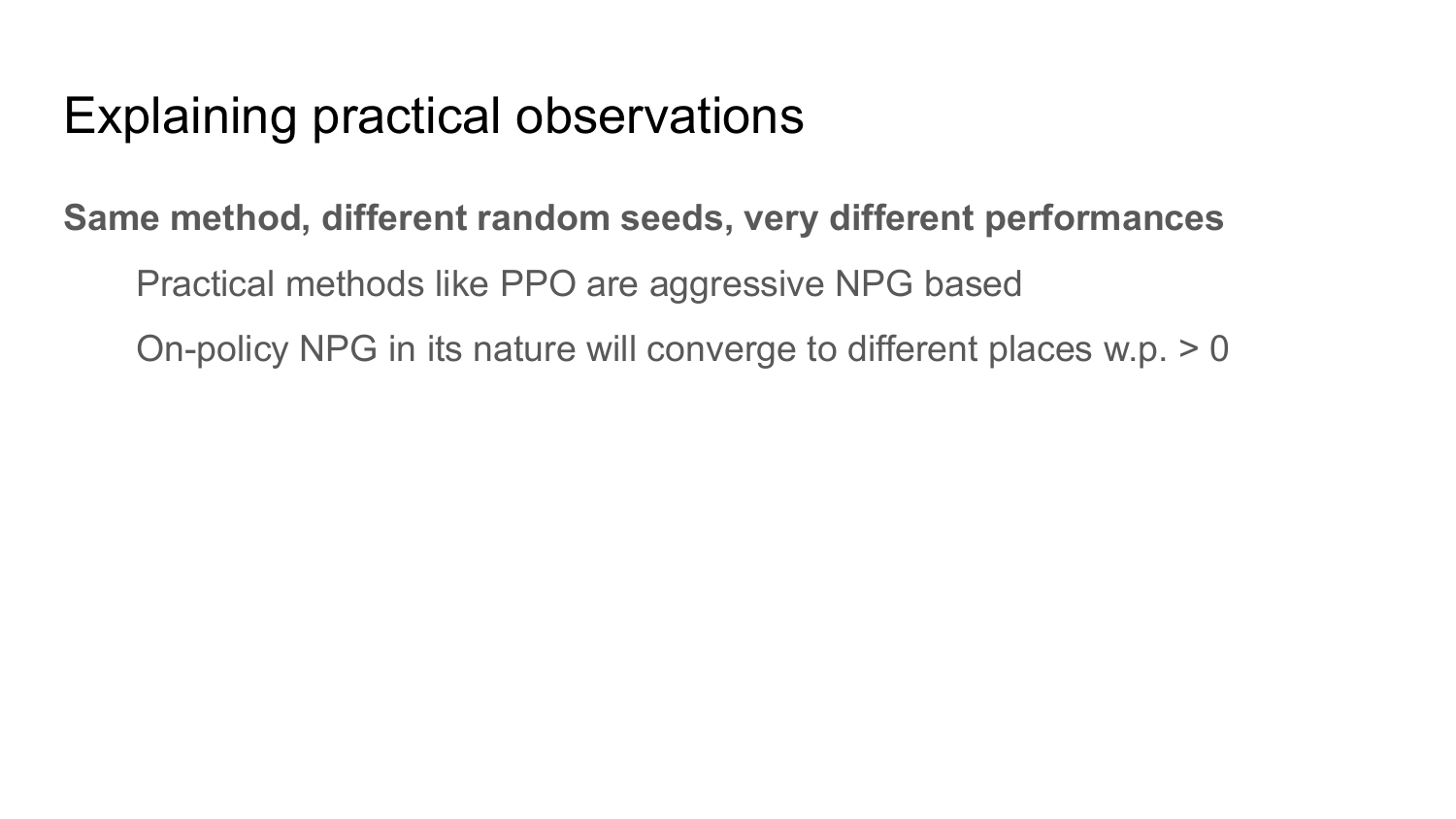### Explaining practical observations

#### **Same method, different random seeds, very different performances**

Practical methods like PPO are aggressive NPG based

On-policy NPG in its nature will converge to different places w.p. > 0

**Ensemble methods:** run log(1/delta) parallel instances, pick the best one

W.p. 1 - delta, the best one converges to the optimal policy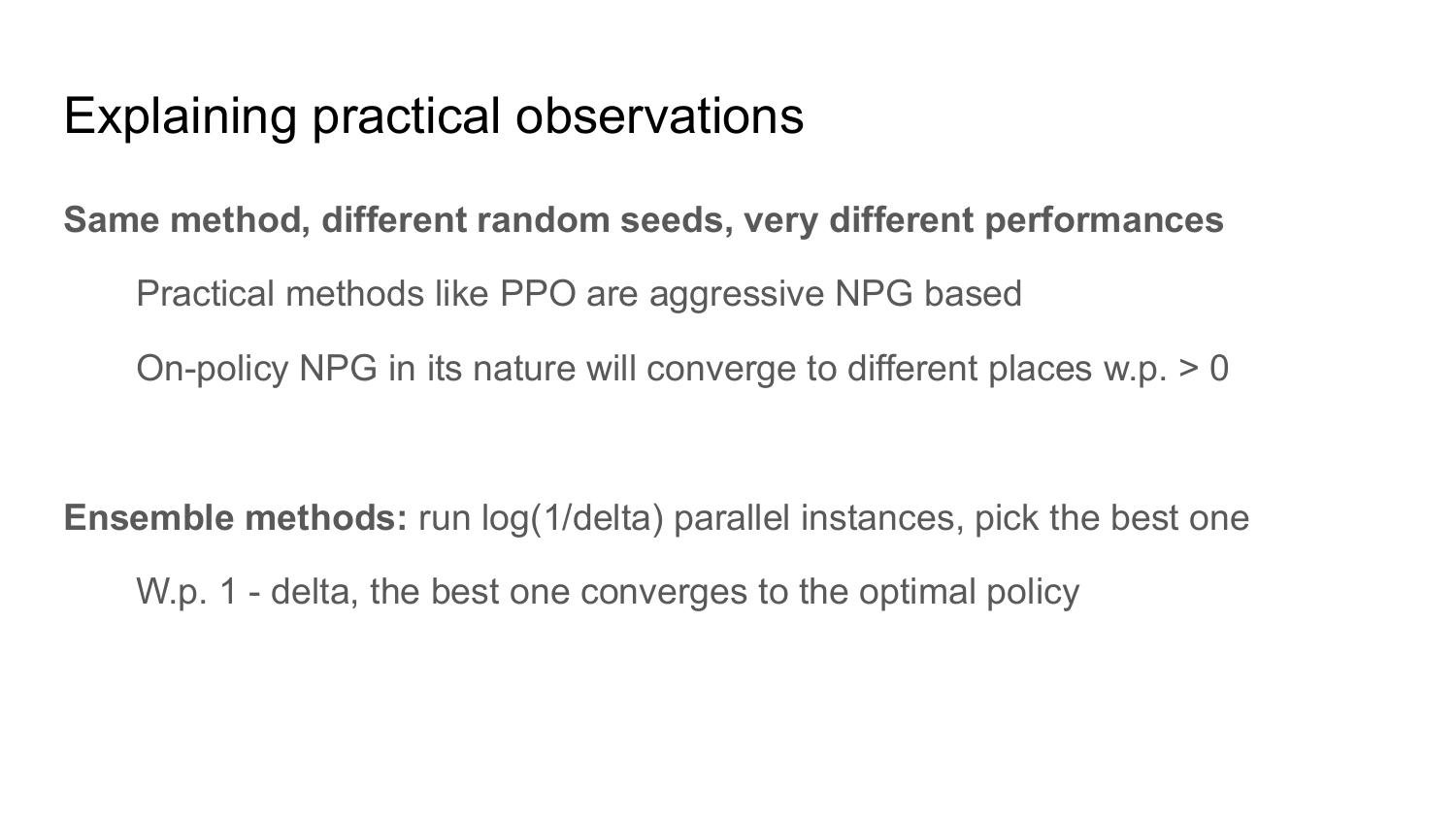# One-state MDPs to general MDPs

**The results generalize to general finite Markov Decision Processes (MDPs).**